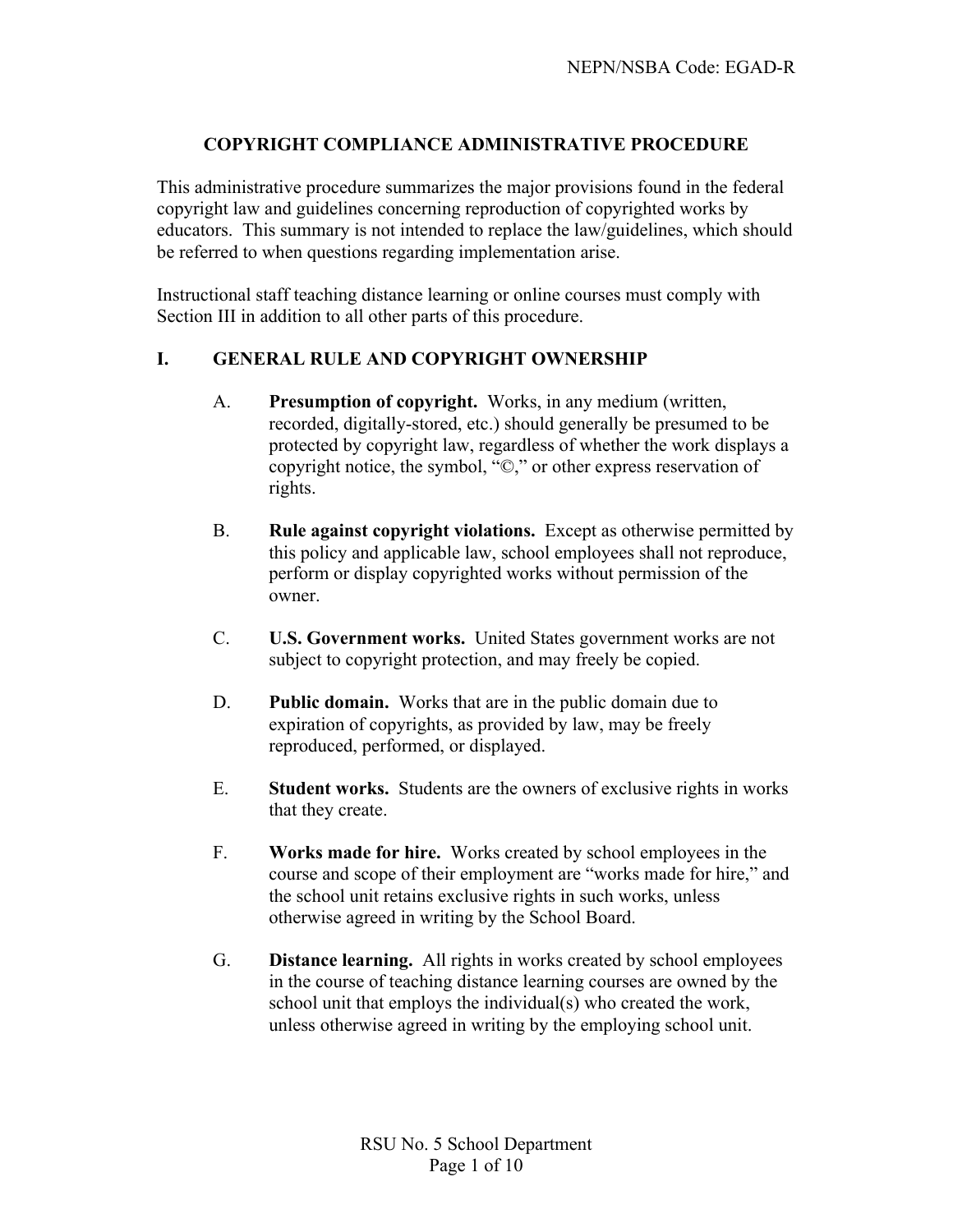#### **II. DEFINITIONS**

#### **A. "FAIR USE"**

A copyright provides the owner with the exclusive rights of reproduction, adaptation, publication, performance and display of the covered work. The copyright law contains certain "fair use" provisions that permit *limited* reproduction of materials based on four criteria:

- 1. The purpose and character of the use, including whether such is of a commercial nature or is for nonprofit educational purposes;
- 2. The nature of the copyrighted work;
- 3. The amount and substantiality of the portion used in relation to the copyrighted work as a whole; and
- 4. The effect of the use upon the potential market for or value of the copyrighted work.

### **B. "FACE-TO-FACE INSTRUCTION"**

Performance or display of any copyrighted work by teachers or students without permission from the copyright holder is permissible under the following circumstances:

- 1. The work must be performed or displayed in a face-to-face setting by a teacher or by students; and
- 2. The performance or display must be in the course of teaching activities, in a classroom or a similar educational setting.

Examples of performances or displays falling under this exception include reading a play in the classroom, singing a song in a classroom or showing a filmstrip or video (provided that it has been purchased or lawfully copied).

The following sections summarize the permissible or "fair use" of different types of copyrighted works. Because the law and technological applications continue to evolve, school unit employees are responsible for ensuring that the intended use of materials does not conflict with copyright law/guidelines and for informing students of such issues as appropriate.

> RSU No. 5 School Department Page 2 of 10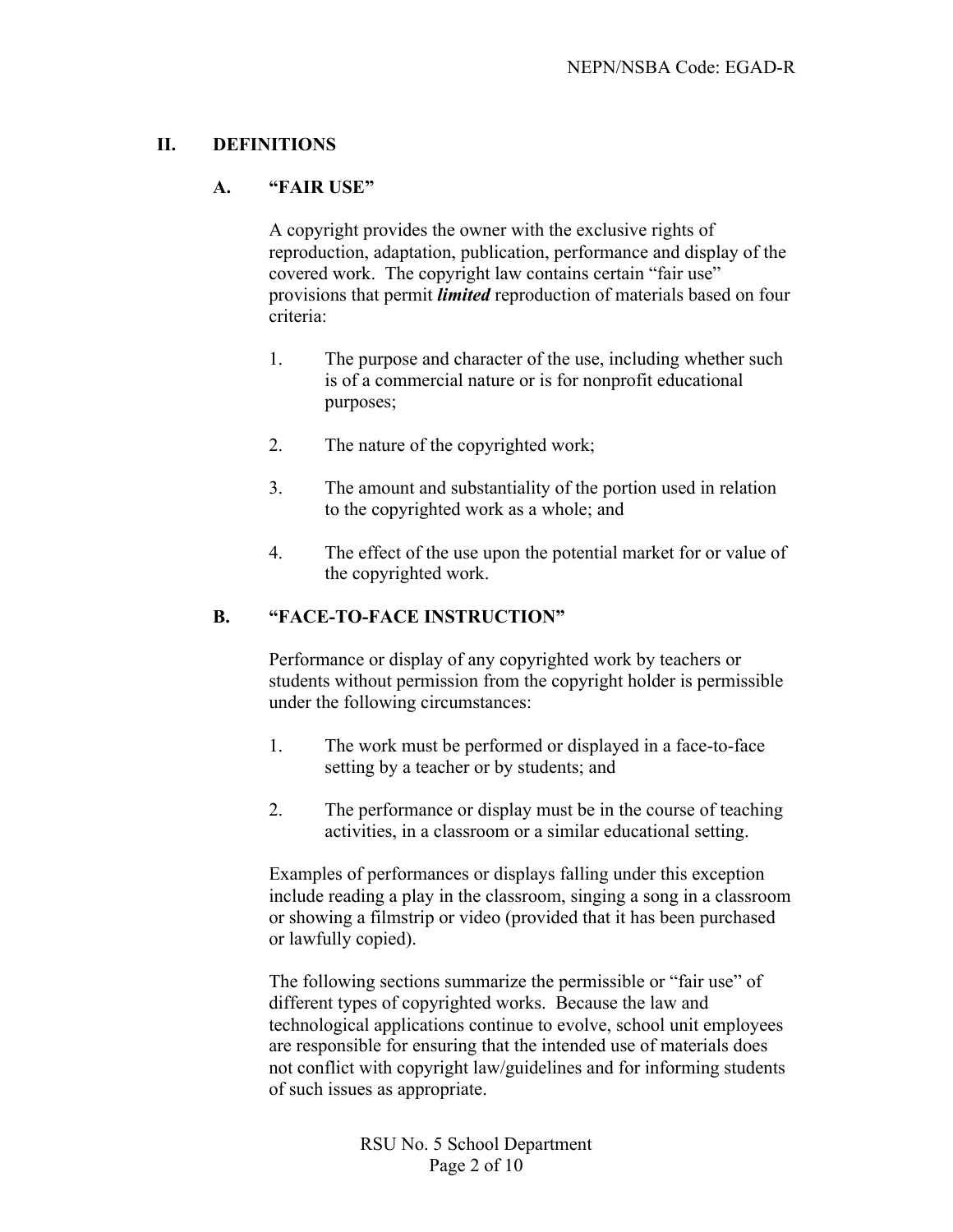# **III. DISTANCE EDUCATION: TRANSMISSION OF PERFORMANCES AND DISPLAYS TO REMOTE SITES**

The following may be transmitted by any device or process, including the DOE Distance Learning Network, interactive television, or Internet courses:

- Performance of nondramatic literary works (e.g., novels, short stories, poems); or
- Reasonable and limited portions of any other work; or
- Display of a work in an amount comparable to that which is typically displayed in the course of a live classroom only if:
- A. The performance or display is made by, at the direction of, or under the actual supervision of an instructor as an integral part of a class session offered as a regular part of instructional activities;
- B. The performance or display is directly related and of material assistance to the teaching content of the transmission;
- C. The transmission is made solely for, and, to the extent technologically feasible, the reception of such transmission is limited to students officially enrolled in the particular course and employees of the school unit as part of their duties;
- D. Technological measures are implemented that reasonably prevent retention of the work in accessible form by recipients of the transmission for longer than the class session and prevent unauthorized further dissemination of the work in accessible form by such recipients to others;
- E. There is no interference with technological measures used by copyright owners to prevent such retention or unauthorized further dissemination of materials; and
- F. Students in such courses must be given notice that materials used in connection with the course may be subject to copyright protection.

# **IV. PRINT MATERIALS**

- A. Permissible Uses
	- 1. A single copy of the following made for use in teaching or in preparation to teach a class: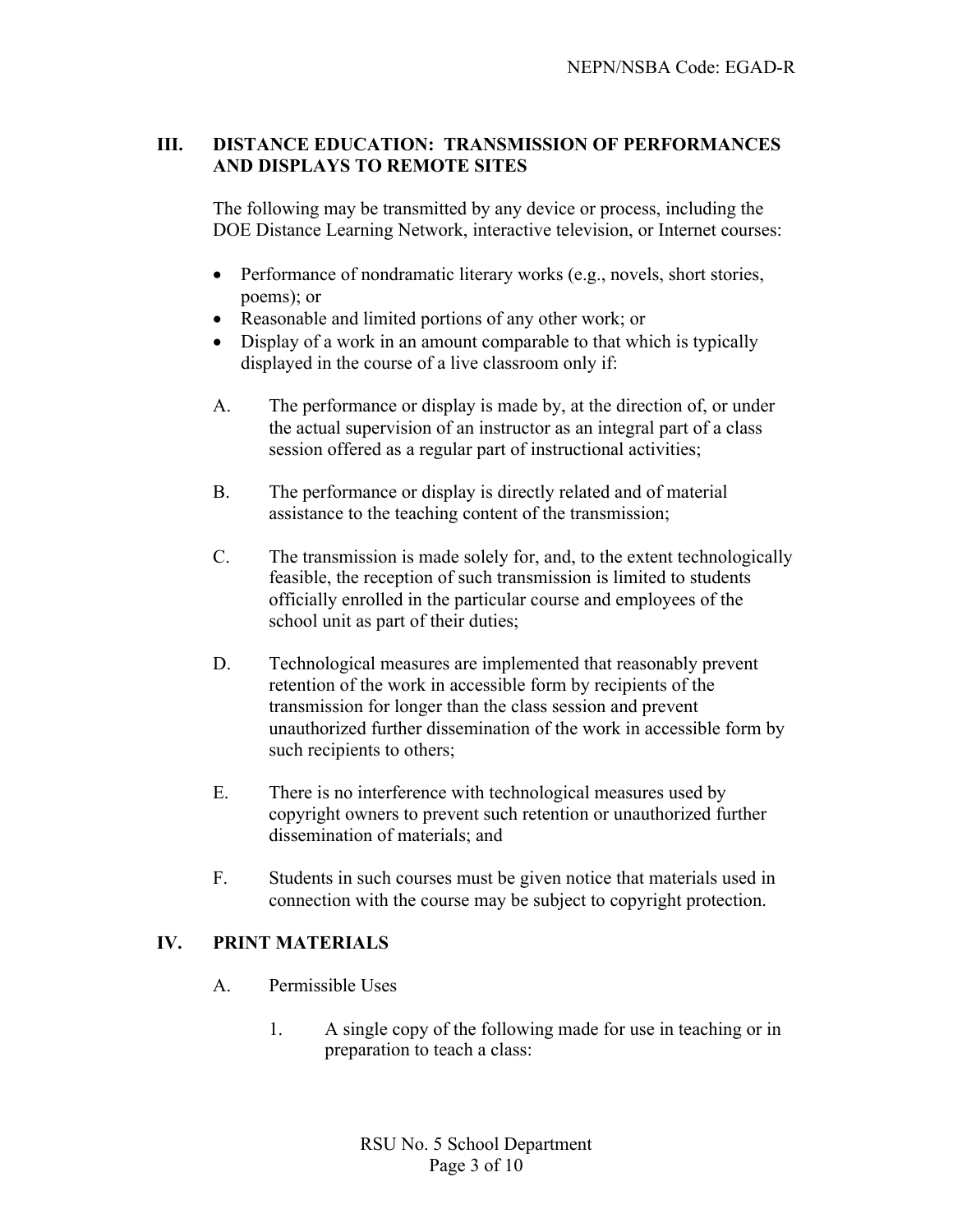- a. A chapter from a book;
- b. An article from a periodical or newspaper;
- c. A short story, short essay or short poem, whether or not from a collective work; and
- d. A chart, graph, diagram, drawing, cartoon or picture from a book, periodical or newspaper.
- 2. Multiple copies made for classroom use (not to exceed one copy per student in a course) from the following:
	- a. A complete poem, if it has fewer than 250 words and does not exceed two printed pages in length, or an excerpt of not more than 250 words from a longer poem;
	- b. A complete article, story or essay of less than 2,500 words;
	- c. Prose excerpts not exceeding 10 percent of the whole or 1,000 words, whichever is less;
	- d. One chart, graph, diagram, cartoon or picture per book or per issue of a periodical; and
	- e. An excerpt from a children's book containing up to 10 percent of the words found in the text and not more than two printed pages of the published work.
- 3. One transparency for classroom instruction may be made from consumable materials such as workbooks, exercises, activity sheets, etc.
- 4. All permitted copying must include appropriate credits, including the author, title, date, copyright notice and any other pertinent information.
- B. Prohibited Uses
	- 1. More than one work or two excerpts from a single author copied during one class term;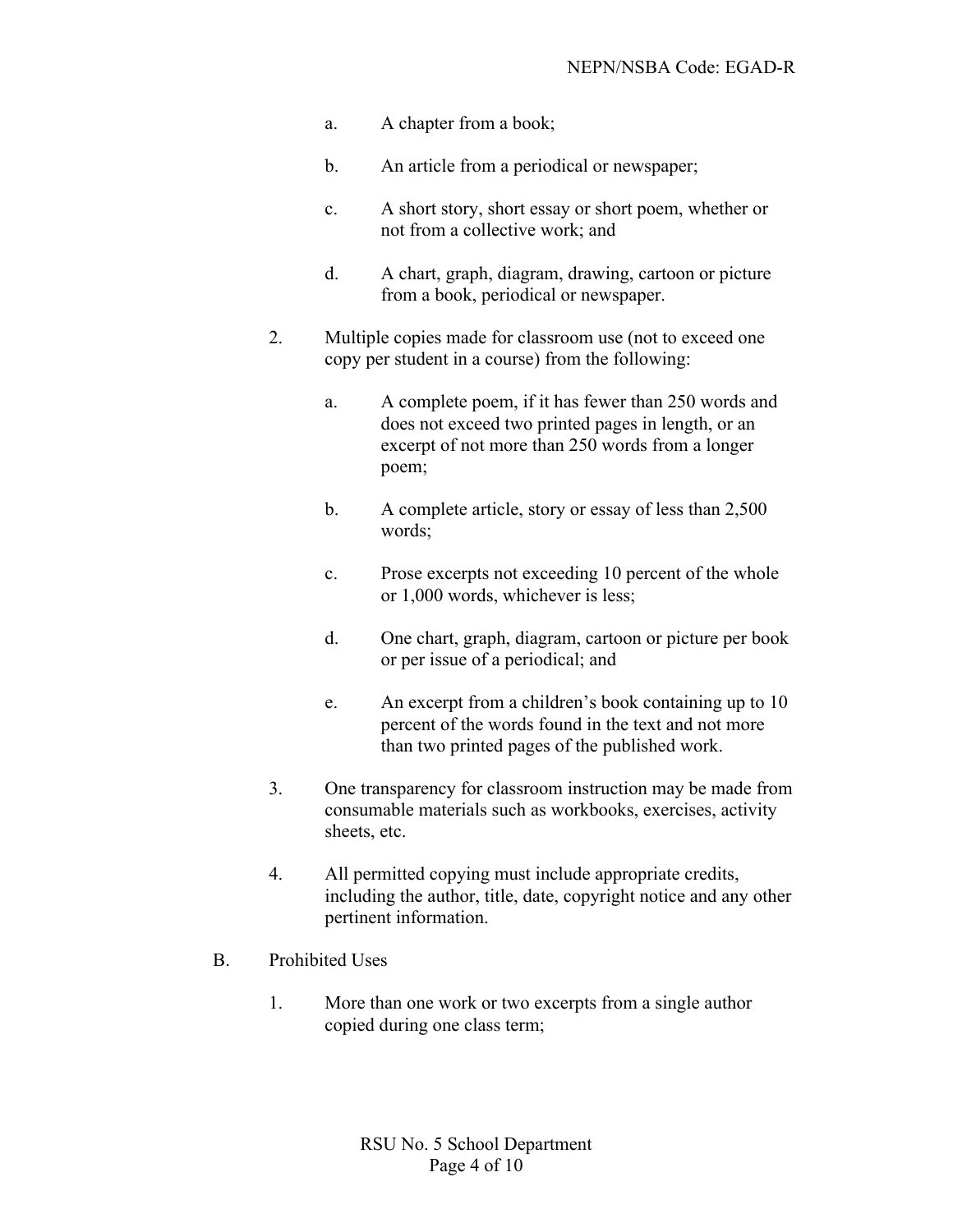- 2. More than three works from a collective work or periodical volume copied during one class term;
- 3. More than nine sets of multiple copies made for distribution to students in one class term;
- 4. Copies made to create, replace or substitute for purchasing anthologies or collective works;
- 5. Copies made of "consumable" works, such as workbooks, exercises, standardized tests and answer sheets (except as noted in A.3 above);
- 6. The same work copied from term to term;
- 7. The same material copied for more than one particular course, or copied every time a particular course is offered, unless permission is obtained from the copyright owner;
- 8. Copies made when there is sufficient time prior to the intended use to obtain permission from the copyright owner; and
- 9. No charges may be made to students beyond the actual cost of photocopying.

# **V. COMPUTER SOFTWARE**

All software purchased for use in the school unit must be approved by the building principal. Only the Superintendent may obtain and sign software licensing agreements and duplication rights agreements. All terms of such licensing/duplication agreements must be observed by all school unit employees and students.

Software purchased by the school unit for classroom, lab, media center, and office use remains the property of the school unit and may be used only in school-sponsored programs and activities.

- A. Permissible Uses
	- 1. One archival (back-up) copy of copyrighted software may be made by authorized employees (unless a licensing agreement prohibits copying for any purpose);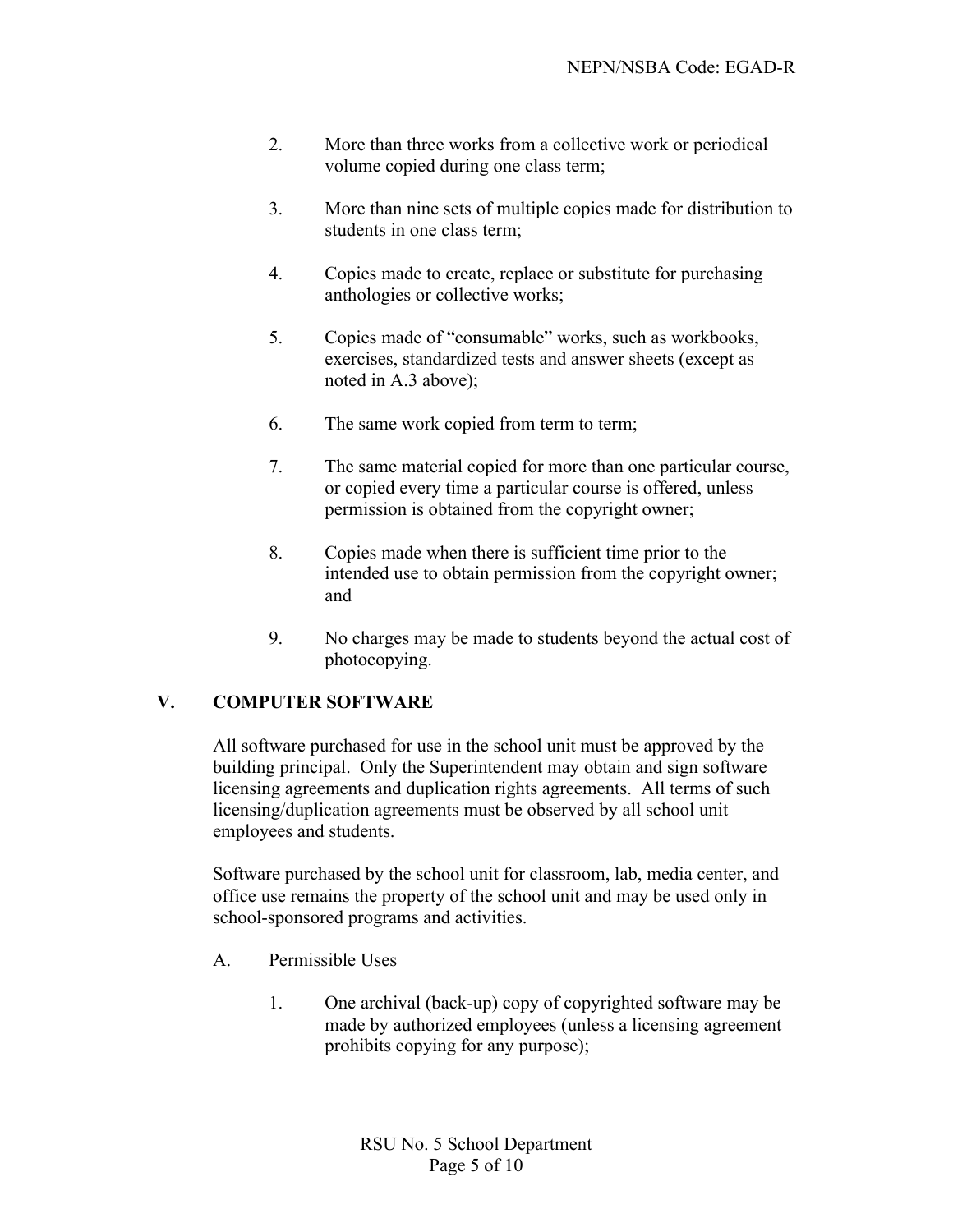- 2. Software may be used on a networked computer system if written permission is obtained or a version intended for network is used;
- 3. Software may be loaded on multiple equipment if it is specifically advertised as multi-load or written permission has been obtained; and
- 4. Preview software may be evaluated for a reasonable evaluation period before being purchased or returned.
- B. Prohibited Uses
	- 1. Illegal copies of copyrighted software programs made or used on school equipment;
	- 2. Copies made of preview software;
	- 3. Use of software on a networked computer system not intended for network use without written permission;
	- 4. Multiple loading of software not specifically licensed for multi-loading without written permission;
	- 5. Multiple copies made of copyrighted software (beyond an authorized archival copy);
	- 6. Multiple copies made of printed documentation accompanying copyrighted software;
	- 7. Copies made of software for sale, loan, transmission, or gift to other users; and
	- 8. Copies made of locally produced adaptations or modifications of copyrighted software for any purpose.

#### **VI. INTERNET**

The rights of the owner of copyrighted material on the Internet are the same as the rights of the owner of traditional materials. Unless there is a clear statement that art, photos, text, and sounds are "public domain" and available for free use, it should be assumed that the material is copyrighted. All the criteria for "fair use" apply to works on the Internet just as they apply to other materials. The ease of copying materials from the Internet should not be used as an excuse for violating copyrights.

> RSU No. 5 School Department Page 6 of 10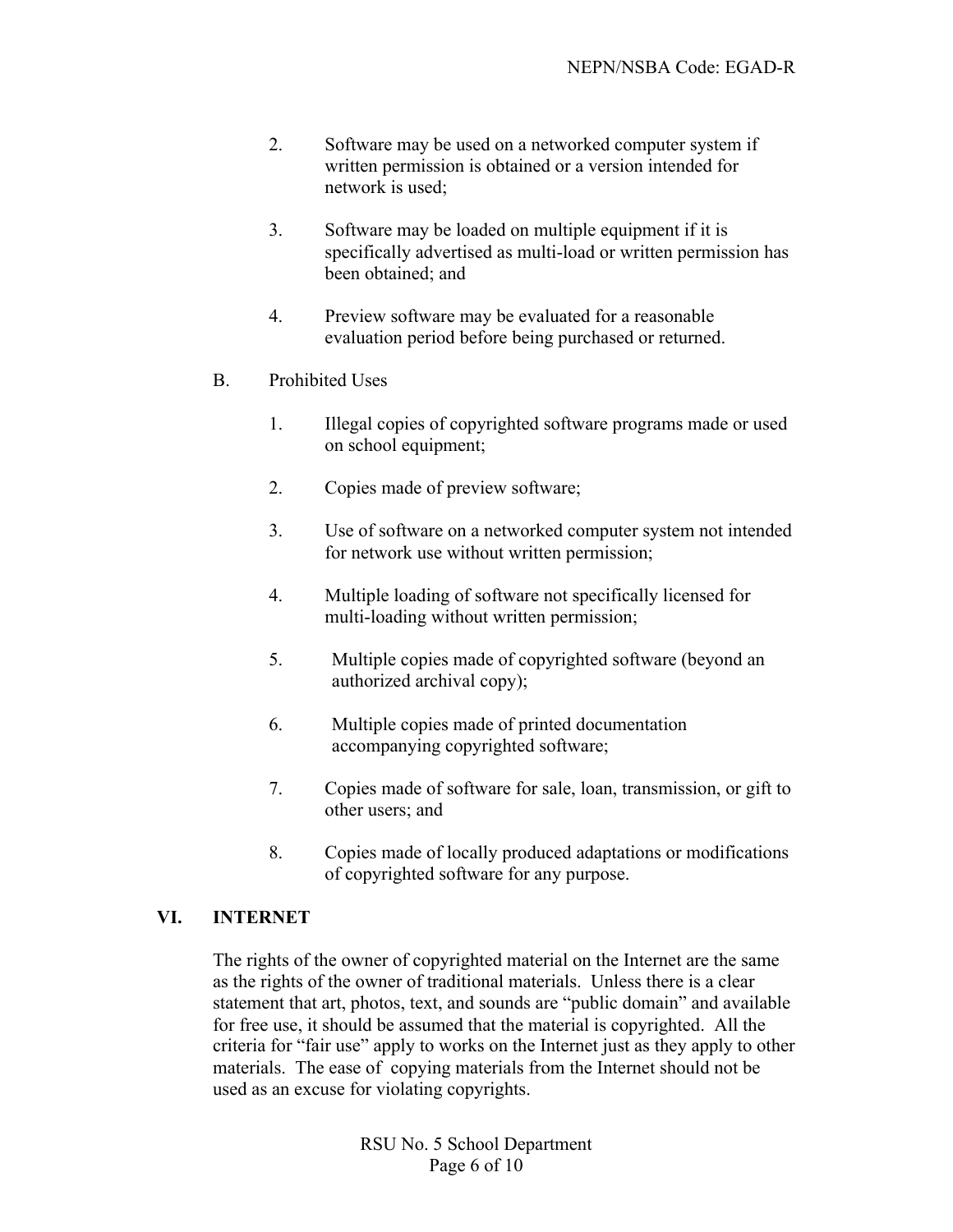# **VII. OFF-AIR TELEVISION RECORDING**

- A. Permissible Uses
	- 1. Off-air recordings may be made only at the request of and used by individual teachers;
	- 2. Off-air recording of broadcast programs available to the general public without charge may be made and retained for a period not to exceed 45 calendar days after the date of recording. The following additional requirements must also be met:
		- a. The recording may be used *once* by individual teachers in the course of relevant teaching activities and repeated *once* during the first 10 consecutive school days in the 45-day retention period.
		- b. Following the first 10 consecutive school days, the recording may only be used for teacher evaluation purposes (i.e., to determine whether the broadcast program should be included in the curriculum).
		- c. Following the 45-day retention period, the recording must be erased or destroyed immediately unless written permission is obtained from the copyright owner to keep and use the program in teaching/learning activities.
	- 3. A limited number of copies may be produced from each offair recording to meet the legitimate educational needs of teachers. Such copies are subject to the same guidelines as the original copy.
	- 4. An off-air recording need not be used in its entirety, but the recording may not be altered, edited, combined, or merged. All copies must include the copyright notice of the broadcast program.
- B. Prohibited Uses
	- 1. Recording broadcast programs in anticipation of requests;
	- 2. Recording broadcast programs when there is sufficient time prior to the scheduled program to obtain permission from the copyright owner;

RSU No. 5 School Department Page 7 of 10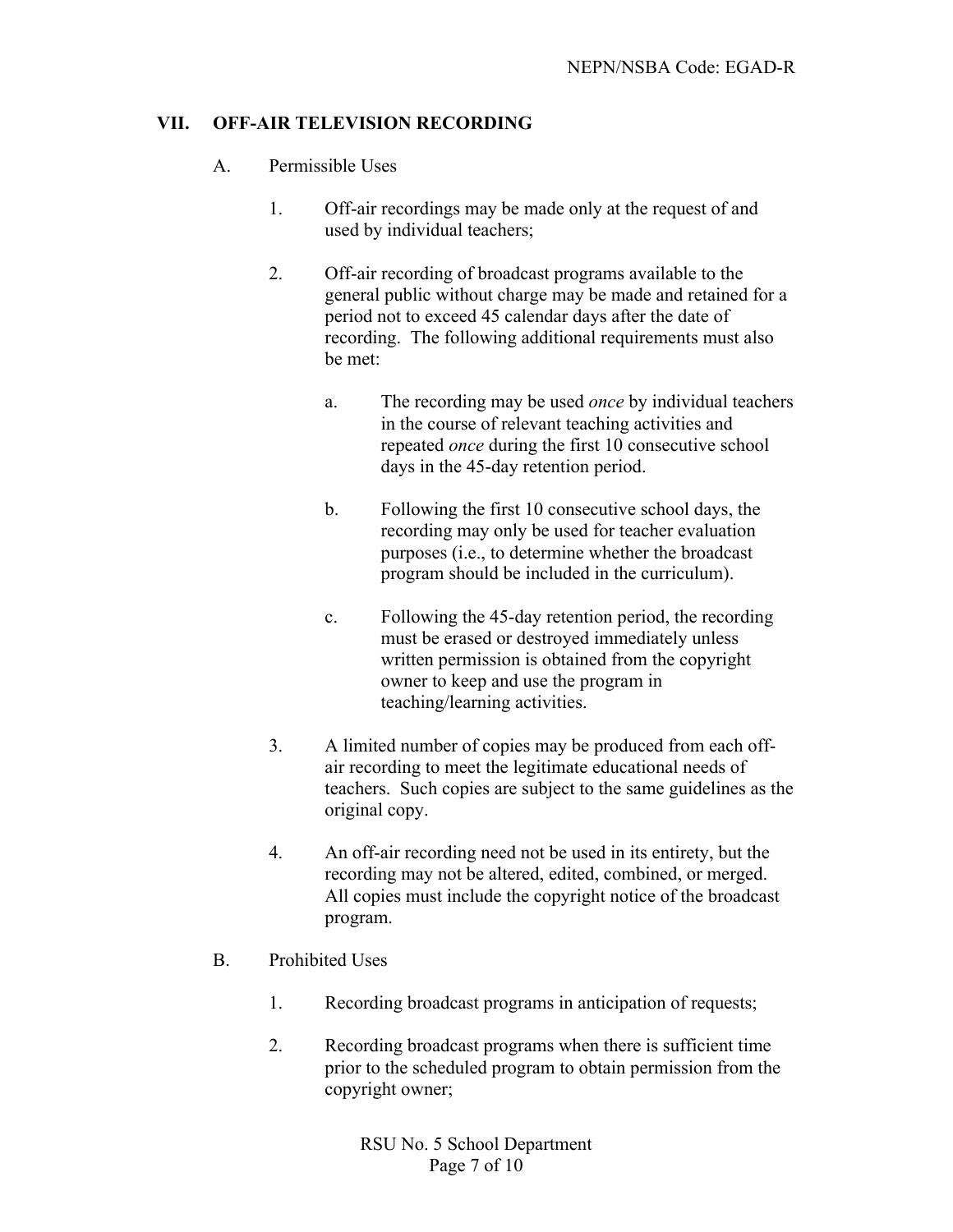- 3. Recording programs from pay/satellite television channels (HBO, Cinemax, Disney, etc.);
- 4. Using or retaining recordings beyond the 45-day retention period without written permission;
- 5. Recording the same program more than once for the same teacher (regardless of how many times the program may be broadcast); and
- 6. Altering the program from the original content in any way (although the entire program need not be viewed).

# **VIII. USE OF PRE-RECORDED VIDEOS**

Pre-recorded videos include commercially available videos marked "For Home Use Only" (such as feature films), including VHS tapes, DVD disks, filmstrips, etc.

A. Permissible Uses

Pre-recorded videos may be used in "face-to-face instruction" provided that the viewing utilizes a lawfully-made copy rented or purchased by the school unit.

- B. Prohibited Uses
	- 1. Videos may not be used for entertainment, filler, assemblies, fundraising, public viewing, or any other purpose without written permission of the copyright owner.
	- 2. Videos may not be used when a written contract specifically prohibits use in classroom or direct instruction situations.
	- 3. Videos may not be borrowed from individuals or other schools.
	- 4. Videos may not be copied.

# **IX. MUSIC AND THEATER PERFORMANCES**

Prior written permission must be obtained whenever copyrighted plays and musical numbers are to be performed or whenever copyrighted music is used as part of a performance.

> RSU No. 5 School Department Page 8 of 10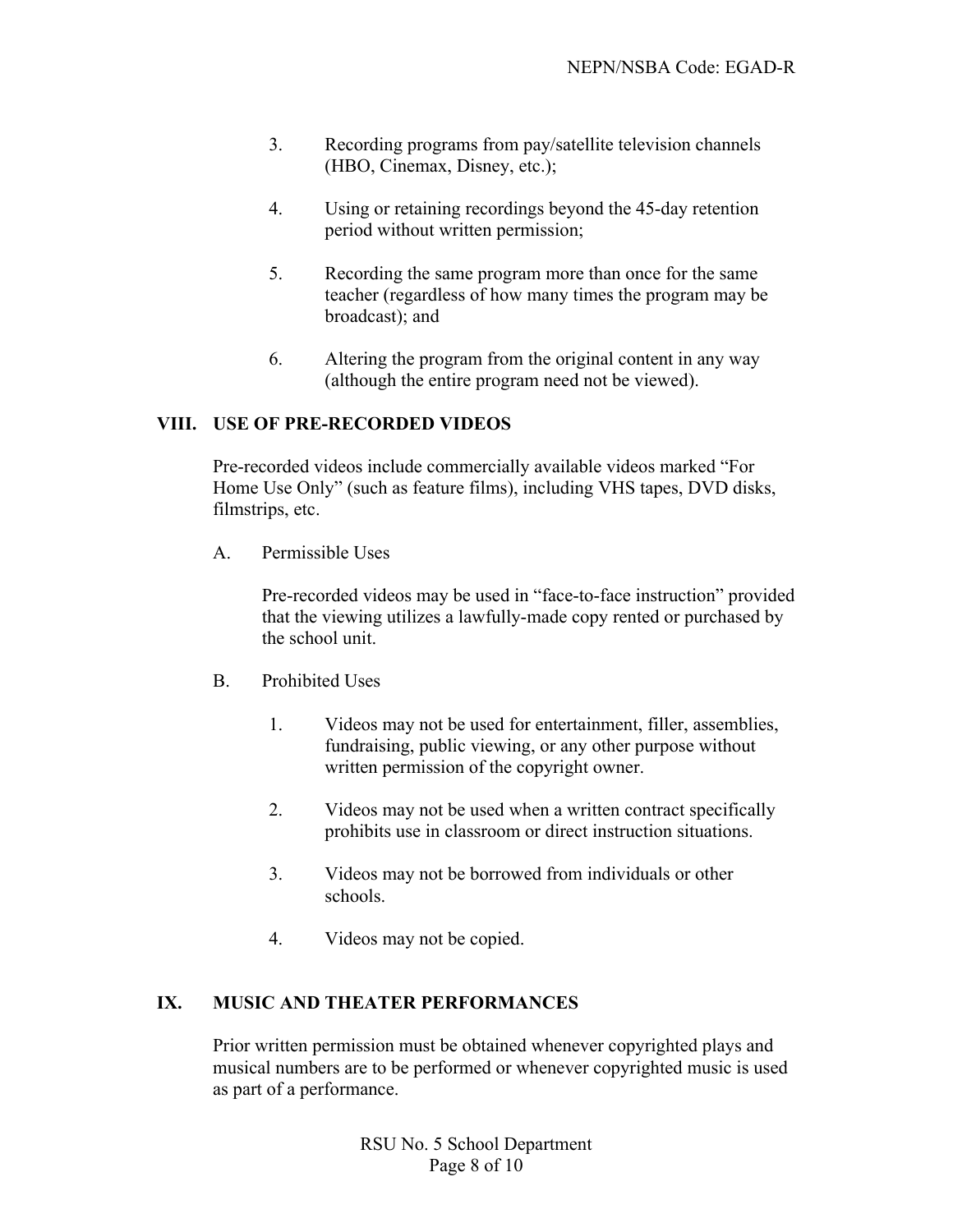# **X. EDUCATIONAL USES OF MUSIC**

- A. Permissible Uses
	- 1. Emergency copies to replace purchased copies that for any reason are not available for an imminent performance provided that purchased replacement copies shall be substituted in due course.
	- 2. For academic purposes other than performance, multiple copies of excerpts of works may be made provided that:
		- a. The excerpts do not constitute a performable unit (section, movement, or aria) or more than 10 percent of the entire work;
		- b. No more than one copy per student in the class is made; and
		- c. The copyright notice appears on the copies.
	- 3. For academic purposes other than performance, a single copy of an entire performable unit (section, movement, or aria) may be made by the teacher for scholarly research or in preparation to teach a class provided that:
		- a. The work is confirmed by the copyright owner to be out of print;
		- b. The work is unavailable except in a larger work; and
		- c. The copyright notice appears on the copy.
	- 4. Printed copies that have been purchased may be edited or simplified provided that the fundamental character of the work is not distorted. Lyrics may not be altered or added, if none exist.
	- 5. A single copy of recordings of performances by students may be made for evaluation or rehearsal purposes and may be retained by the school unit or an individual teacher.
	- 6. A single copy of a sound recording (album, tape, cassette, or CD) or copyrighted music may be made from sound recordings owned by the school unit or an individual teacher

RSU No. 5 School Department Page 9 of 10